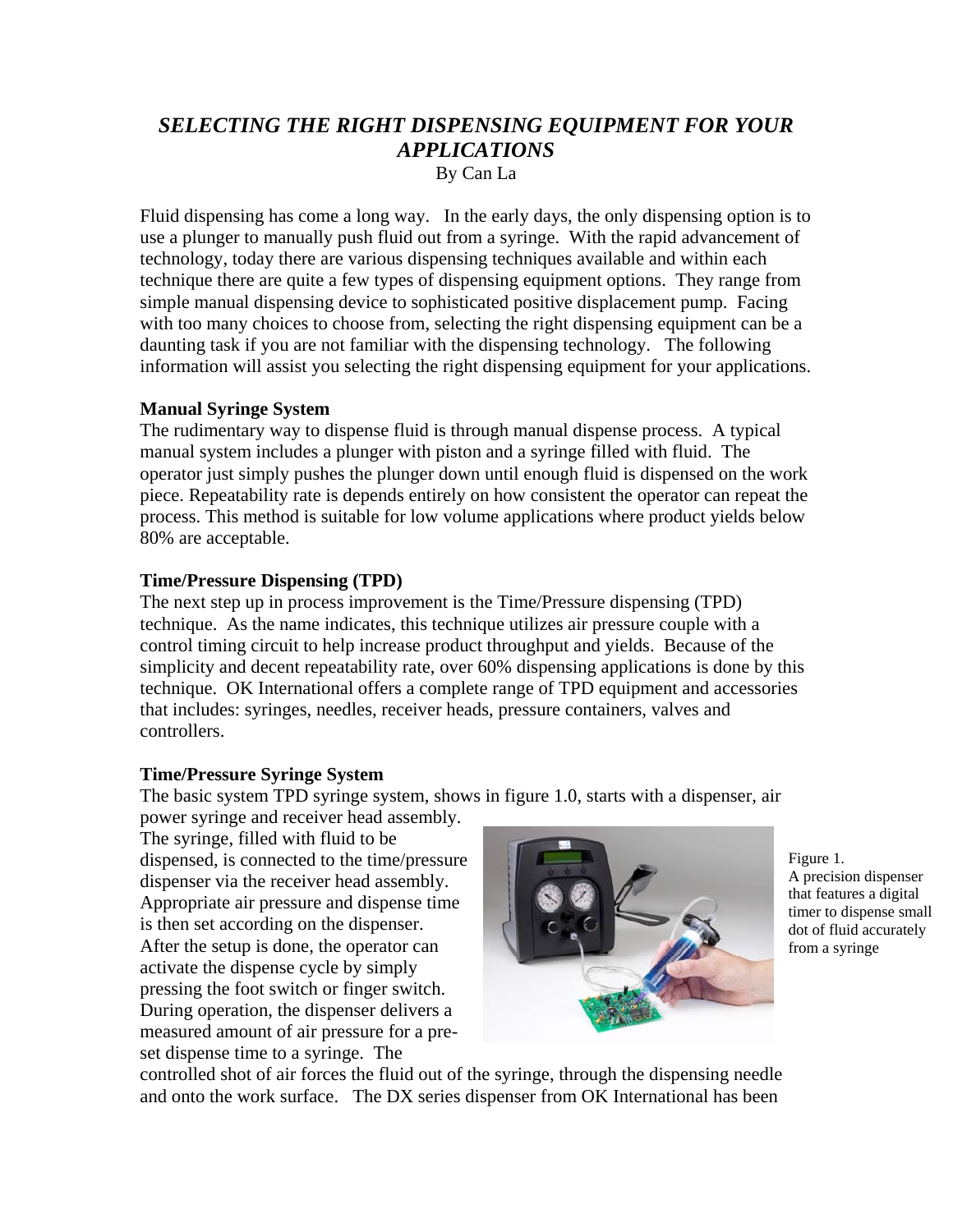widely used in most bench top applications because it has proven to be the most accurate and repeatable in the market. Typical applications include: to dispense solder paste on PCB for rework applications or to dispense all types of adhesive to bond parts together.

The disadvantage of the syringe system is that it depends on too many variables to maintain good repeatability rate for the entire dispensing process. One of the variables is the internal diameter of the syringe. If the internal diameter of the syringe is tapered too much then the shot size will decrease as the fluid travels down toward the bottom. To address this problem, OK International offers various series of TPD valve systems. A typical TPD valve system includes a pneumatic valve, a controller and a pressure reservoir, show in figure 2.



### **Pinch Tube Valve**

The simplest and most inexpensive TPD valve is the disposable pinch tube valve, shows in figure 3. It is designed to dispense small dots or continuous beads of low viscosity

fluid. This air-actuated valve is operated by automatically opening and closing (pinching) a molded plastic tube assembly. The only part of the valve making contact with the fluid is the disposable pinch tube assembly. This unique feature making the valve perfectly suited for applications that use quick curing adhesives or highly aggressive fluids that might damage the valve body. This valve is commonly used to dispense Cyanoacrylate (CA) for general bonding applications, or dispense



Figure 3 Pinch Tube Valve

two-component epoxies for potting applications.

Benefits include disposable path, light weight, compact size and simple operation.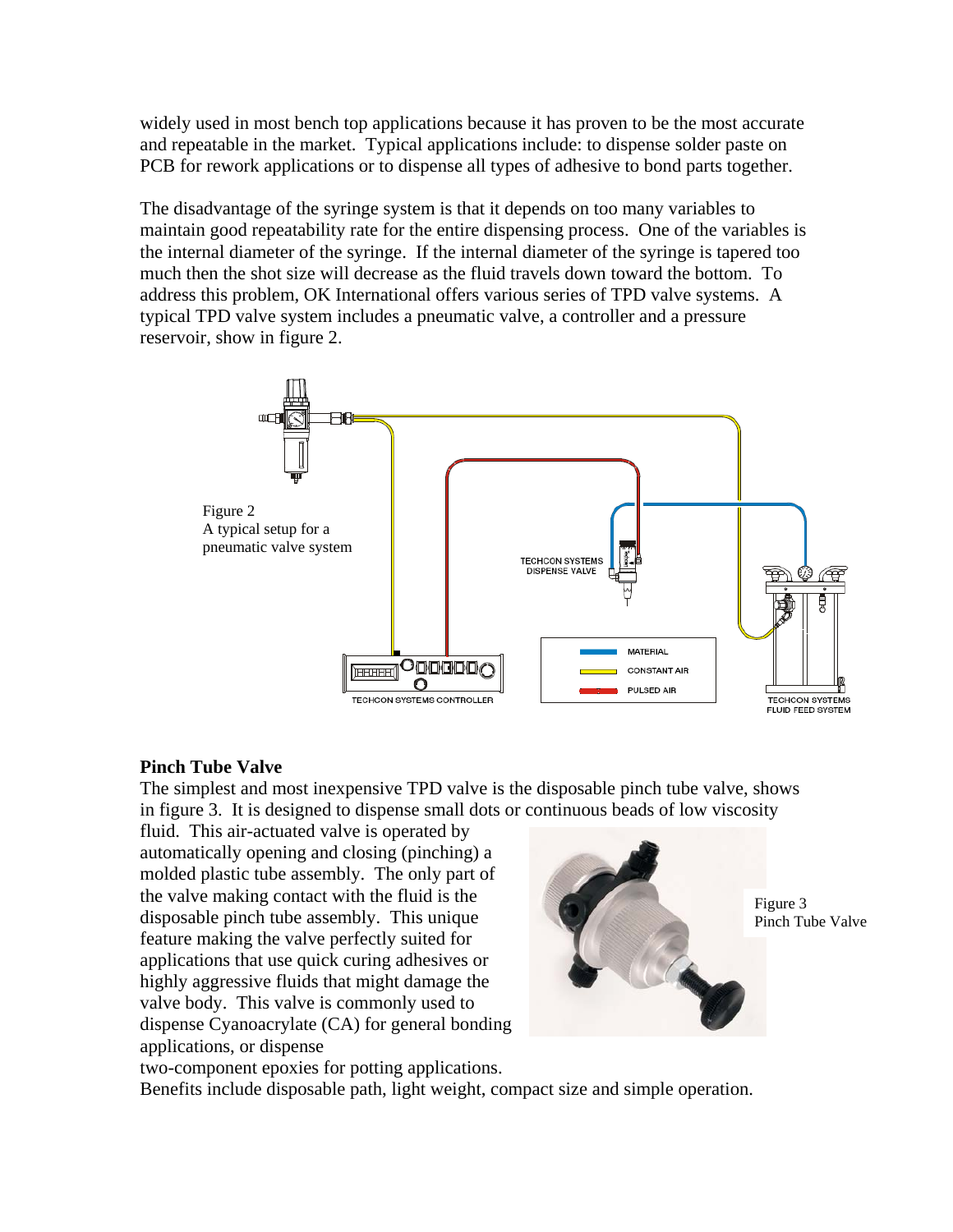### **Diaphragm Valve**

One draw back of the pinch valve is that some applications might required frequent pinch

tube replacement. In such cases, the Diaphragm valve, shows in figure 4.0, is a perfect replacement. Due to the resilient of the diaphragm material, it can last for millions of cycles before needing replacement. This pneumatic valve uses a diaphragm to open and close the fluid path. During the dispense cycle, the air pressure signal forces the diaphragm to pull back creating an opening for the fluid to flow through. When the air signal stops, the internal spring pushes the diaphragm down



Figure 4 A diaphragm valve designed to dispense consistent deposits of low to medium viscosity fluid

to the closed position. The unique component of this valve is the diaphragm. It is a solid barrier made from Ultra High Molecular Weight Polyethylene (UHMWPE) to prevent moisture from the air cylinder to coming contact with the fluid. This attribute makes the valve an excellent choice to dispense moisture sensitive fluid such as Cyanoacrylate. Other attributes that make this valve widely acceptable in the industry are: compact size/light weight, simple and low maintenance, adjustable stroke control that can produce shot size as small as 0.002 CC. Virtually any low to medium viscosity fluid can be dispensed using one of the diaphragm valve variations. Applications of this valve are ranging from dispense moisture sensitive adhesives for general bonding applications, to dispense UV cured adhesives in the medical device industry, to spin coating application in the DVD manufacturing industry.

### **Needle Valve**

For applications that required micro dot size (less than 0.002CC), the microshot needle valve is an ideal choice. Shot size as small as 0.0005 CC can be easily achieved thanks to the unique designed of the shut off mechanism located inside the dispense tip that

virtually eliminate the "dead fluid" volume. Smallest needle size of 32 gauge can be used without dripping between dispense cycles. The needle valve is a pneumatically triggered singleacting valve. Air pressure signal lifts the pistondriven needle away from its seat, allowing fluid under pressure to flow through. When the cycle is completed, the internal compression spring pushed the needle back in the closed position. Higher viscosity fluid, up to 100,000 cps, can be dispensed accurately with this valve. However moisture sensitive fluid and quick curing



Figure 5 A microshot needle valve designed to dispense 0.0005 cc shot without dripping

adhesives are not to be used. Some recommended fluid are UV adhesive, solvents, inks, oils, primers, activators… Typical applications include: dispense small amount of UV adhesive to bond speaker of the hearing aid device, dispense a small dot of ink for marking application.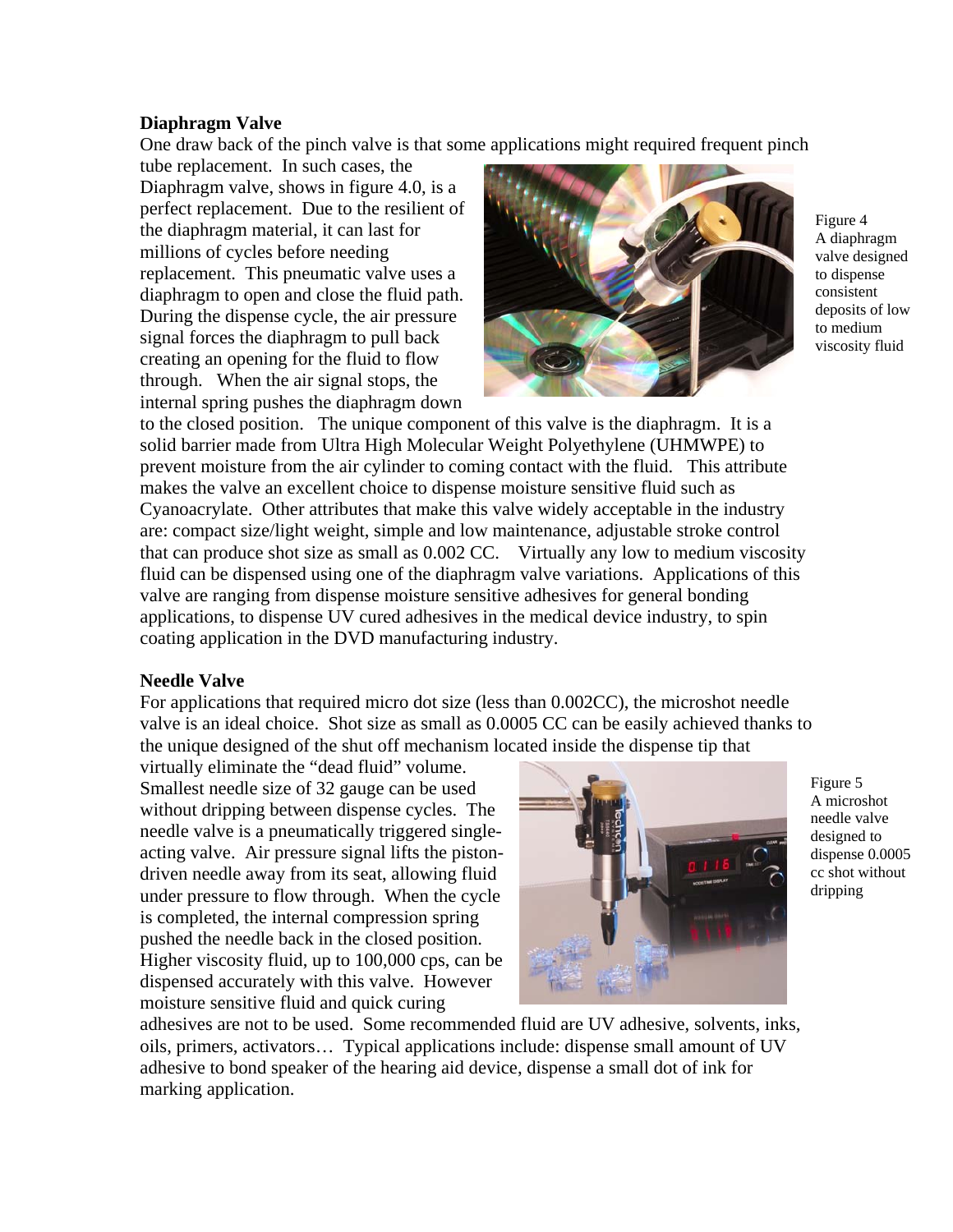#### **Spool Valve**

Figure 6 High pressure spool valve is an ideal choice for high viscosity fluid

Valves described above have one thing in common is that they are not designed to dispense high viscosity fluid in high volume applications. To fill this gap, OK



International offers the spool valve series. High viscosity fluid, up to 3 million cps is dispensable through a heavy duty spool valve version. The valve uses an air-actuated piston to opens and closes the fluid's path. However, contrary to the needle valve, the air pressure signal drives the piston down to open the fluid path. When the dispense cycle is done, the internal compression spring lift the piston up to keep the valve in the closed position. The pull back action of the piston in the closing cycle creates a natural "suck-back" action. This feature is very effective for preventing drips when dispensing high viscosity fluid such as silicones, greases and sealants. Most use application of this valve is to dispense sealant for form-in-place gasket application. Other commonly applications that well

suited are: dispensing grease for automotive application, filling material into syringes or cartridges for the material packaging industry.

#### **Rotary Auger Valve**

The common weak spot among pneumatic valves is that they are susceptible to fluid's viscosity fluctuation. When the fluid become thicker or thinner, the fluid pressure needs to be adjusted accordingly to keep the dispense repeatability rate stable. One way to minimize this problem is to use the Rotary Displacement Dispensing technique. Developed in 1987 by Techcon Systems, a division of OK International, this method uses a rotary feed screw (auger) coupled with a precision DC motor to dispense fluid with a

rotary displacement action. The unique design ensures fluid is constantly present at the feed screw inlet while the controlled rotation of the feed screw dispenses fluid from the feed point out to the dispense tip. Dot size of 0.010" (0.25 mm) in diameter can be achieved with high percentage of repeatability rate.

Due to its versatility, high accuracy and easy to setup, the TS5000 series rotary valve is the prefer choice in the electronics industry. It can dispense virtually any fluid that has viscosity of 30,000 cps or higher, including difficult material to dispense like solder paste. In fact it is the only valve that can dispense solder paste consistently. Applications in electronics industry such as dispensing surface mount adhesives, silver filled epoxies, encapsulant materials, solder pastes… are excellent choice for the rotary valve.



Figure 7 A TS5000 Rotary Valve is the favorite valve in the electronic applications